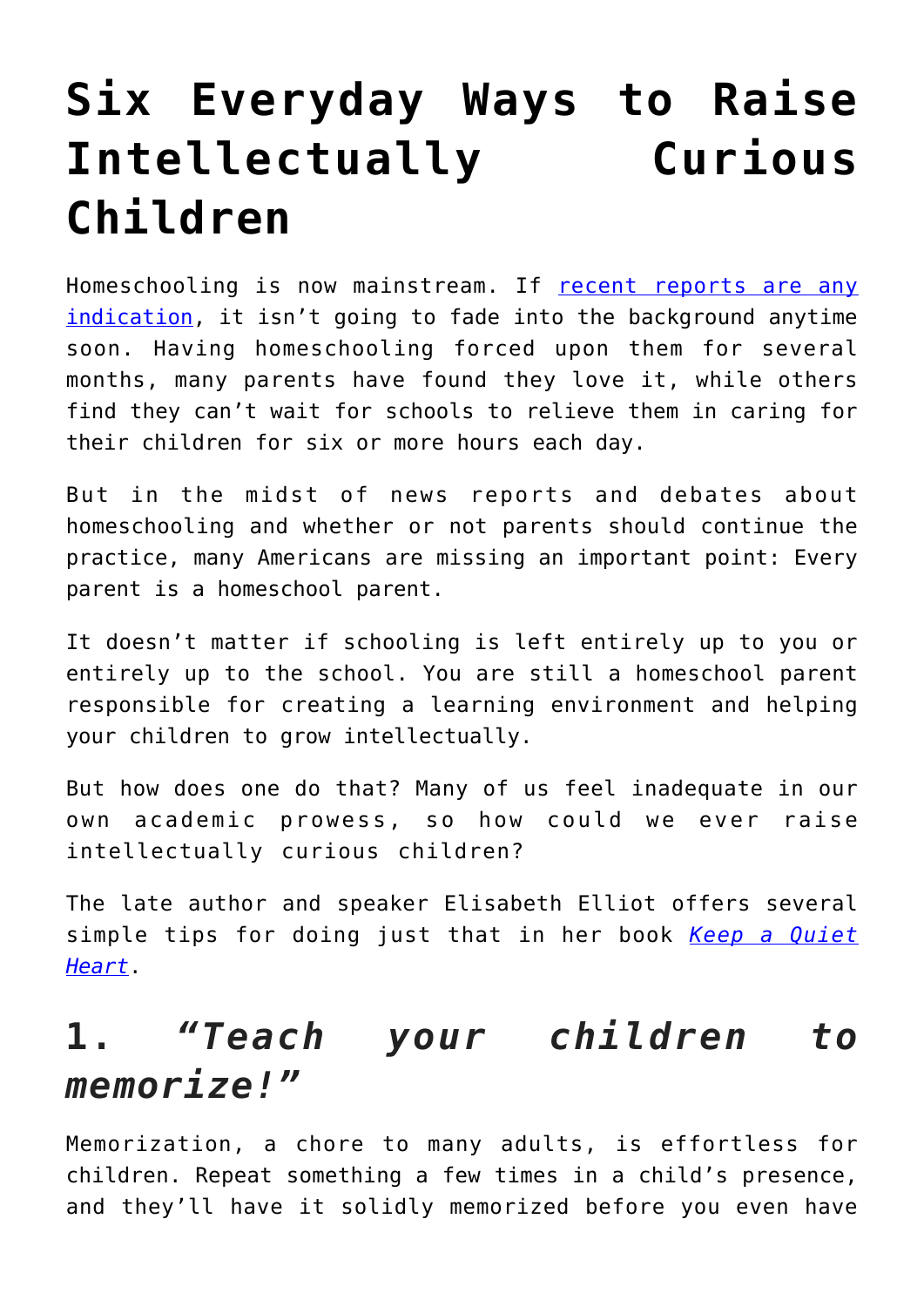time to fully process the concept. Elliot taught her grandchildren the Greek alphabet this way, casually repeating it now and then while babysitting them for a few days. Making memorization seem like a fun activity is likely one reason why children internalize information so quickly, Elliot implies.

## **2.** *"Ask questions* **at the table which will make children think."**

Don't just stick to "How was your day?" Ask deep questions. Questions that maybe you don't even know the answer to. Causing children to ponder deep thoughts will challenge their minds and introduce them to being independent thinkers, something often squelched by today's institutional schools.

#### **3.** *"Read aloud to children."*

"My father did this for us as long as we lived at home," writes Elliot. "He would bring a book to the table and read a paragraph, or share something in the evening as we all sat in the living room reading our own books."

Reading aloud is not only enjoyable for the whole family, it also [builds vocabulary and comprehension](https://www.intellectualtakeout.org/blog/what-families-are-missing-not-reading-aloud/) for those listening.

### **4. "***Buy a microscope or a magnifying glass.***"**

When children have the opportunity to explore the world through these unique lenses, everything is open for exploration, building children's curiosity. Generating interest and looking for answers to life's questions are always great ways to foster thinking and knowledge in a young mind.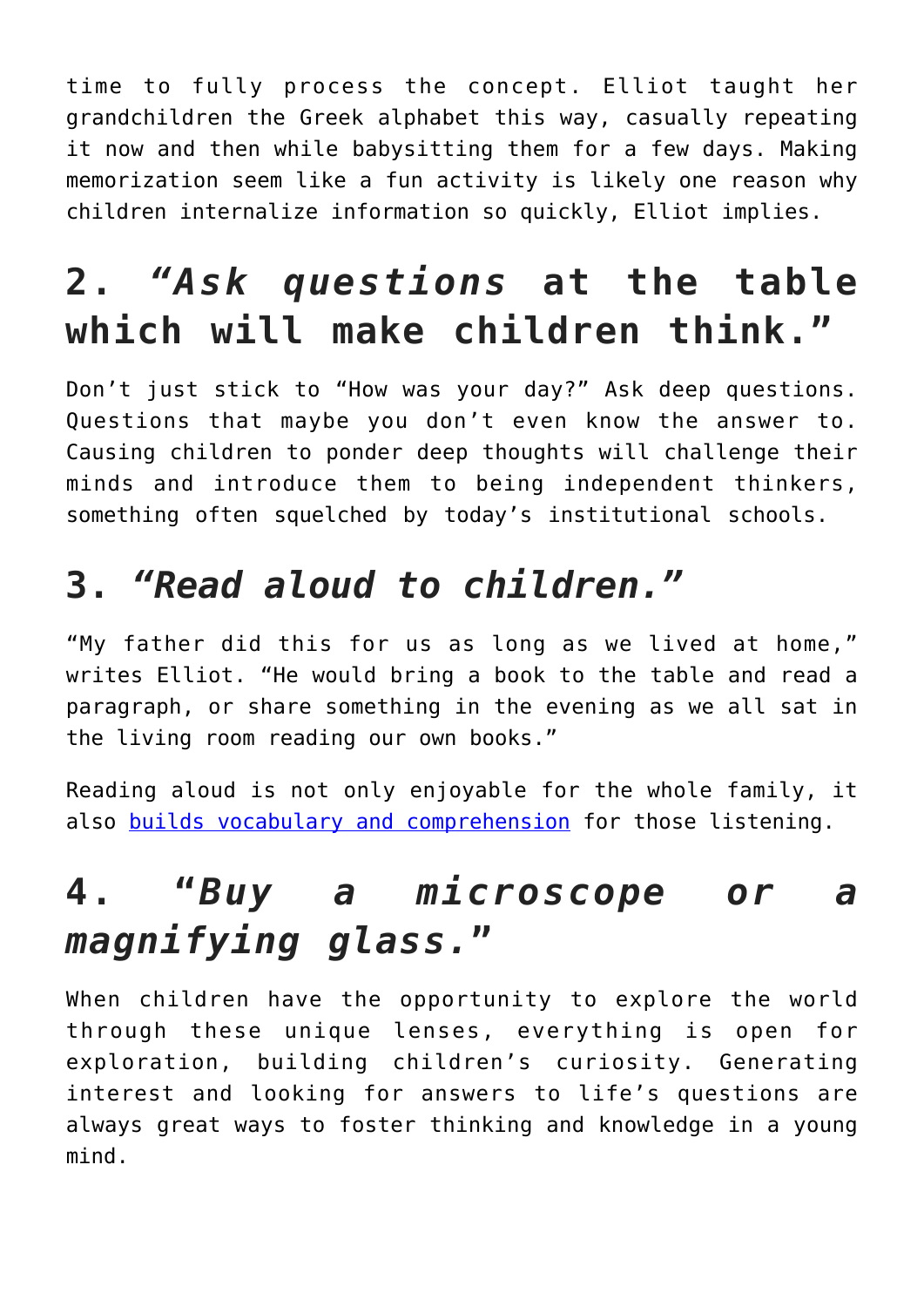#### **5. "***Have a globe* **on which they can find any country they hear named in the news or in conversation."**

Americans are especially focused in on their own little corner of the universe. Giving children a visual and spatial introduction to other parts of the world will not only give them a leg up in geography, but it will also generate awareness of other nationalities and ideologies. In the process, they may learn just how blessed they are to live in a free country.

#### **6. "***Teach them to see illustrations* **of abstract truth in concrete objects."**

We all know that truth is in short supply these days, so teaching children to grasp difficult truths at a young age is essential. Elliot points to Christ and His parables as an example of someone who used stories to teach difficult subject matter in an easy-to-grasp format. What better way than to do the same by using stories or everyday objects to illustrate the truths children will need to hold on to as they grow older and are besieged by relativistic ideas?

Are these steps difficult? No, not really. Can the average parent – even the one that feels inadequate – utilize them regularly? I think it's quite possible.

If you're a parent who looks at this simple list and realizes, "That doesn't look hard, I should be able to do that! In fact, I already do some of those things!" then congratulations. You, my dear friend, are a homeschooling parent. Who knows to what intellectual heights your child will rise because you took the time and care to give him everyday tools to stretch and train